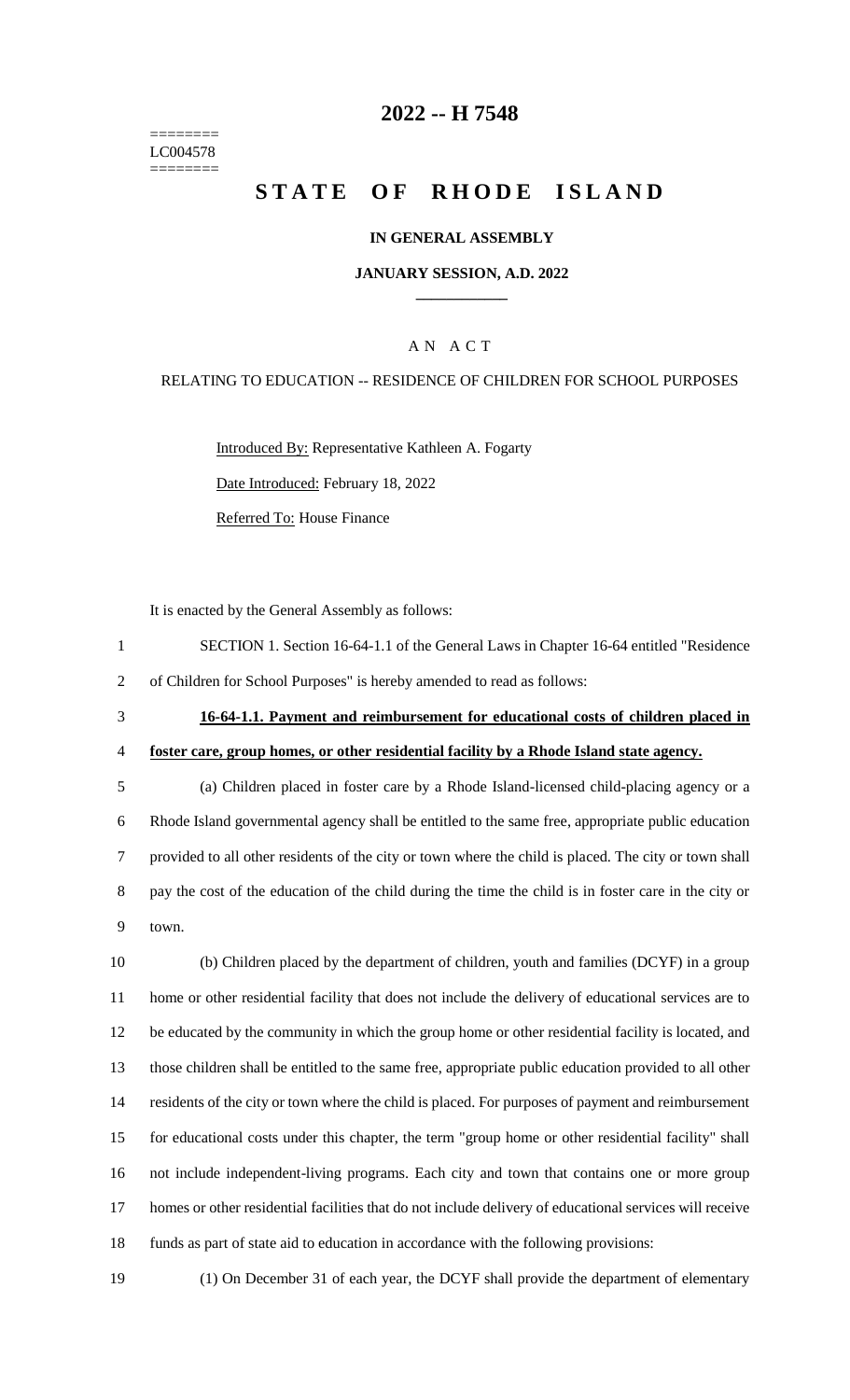1 and secondary education with a precise count of how many group home or other residential facility "beds" exist in each Rhode Island city or town, counting only those "beds" in facilities that do not include the delivery of educational services. The number of "beds" in each group home or other residential facility shall be equal to the maximum number of children who may be placed in that group home or other residential facility on any given night according to the applicable licensure standards of the DCYF.

 (2) For the fiscal year beginning July 1, 2007, if the number of beds certified by DCYF for a school district by December 31, 2007, is greater than the number certified March 14, 2007, upon which the education aid for FY 2008 was appropriated, the education aid for that district will be increased by the number of increased beds multiplied by fifteen thousand dollars (\$15,000). Notwithstanding the provisions of this section or any law to the contrary, the education aid for all group home or other residential facility "beds" located or associated with the Children's Residential and Family Treatment (CRAFT) program located on the East Providence campus of Bradley Hospital shall be twenty-two thousand dollars (\$22,000) per bed. The Department of Elementary and Secondary Education shall include the additional aid in equal payments in March, April, May, and June, and the Governor's budget recommendations pursuant to § 35-3-8 shall include the amounts required to provide the increased aid.

 For all fiscal years beginning after June 30, 2016, education aid for each school district shall include seventeen thousand dollars (\$17,000) for each bed certified by DCYF by the preceding December 31. Notwithstanding the provisions of this section or any law to the contrary, the education aid for all group home or other residential facility "beds" located or associated with the Children's Residential and Family Treatment (CRAFT) program located on the East Providence campus of Bradley Hospital shall be twenty-six thousand dollars (\$26,000) per bed. For all fiscal years beginning after June 30, 2008, whenever the number of beds certified by DCYF for a school district by December 31 is greater than the number certified the prior December 31 upon which the education aid for that fiscal year was appropriated, the education aid for that district as enacted by the assembly during the prior legislative session for that fiscal year will be increased by the number of increased beds multiplied by the amount per bed authorized for that fiscal year. The Department of Elementary and Secondary Education shall include the additional aid in equal payments in March, April, May, and June, and the Governor's budget recommendations pursuant to § 35-3-8 shall include the amounts required to provide the increased aid.

 (c) Children placed by DCYF in a residential-treatment program, group home, or other residential facility, whether or not located in the state of Rhode Island, which includes the delivery of educational services provided by that facility (excluding facilities where students are taught on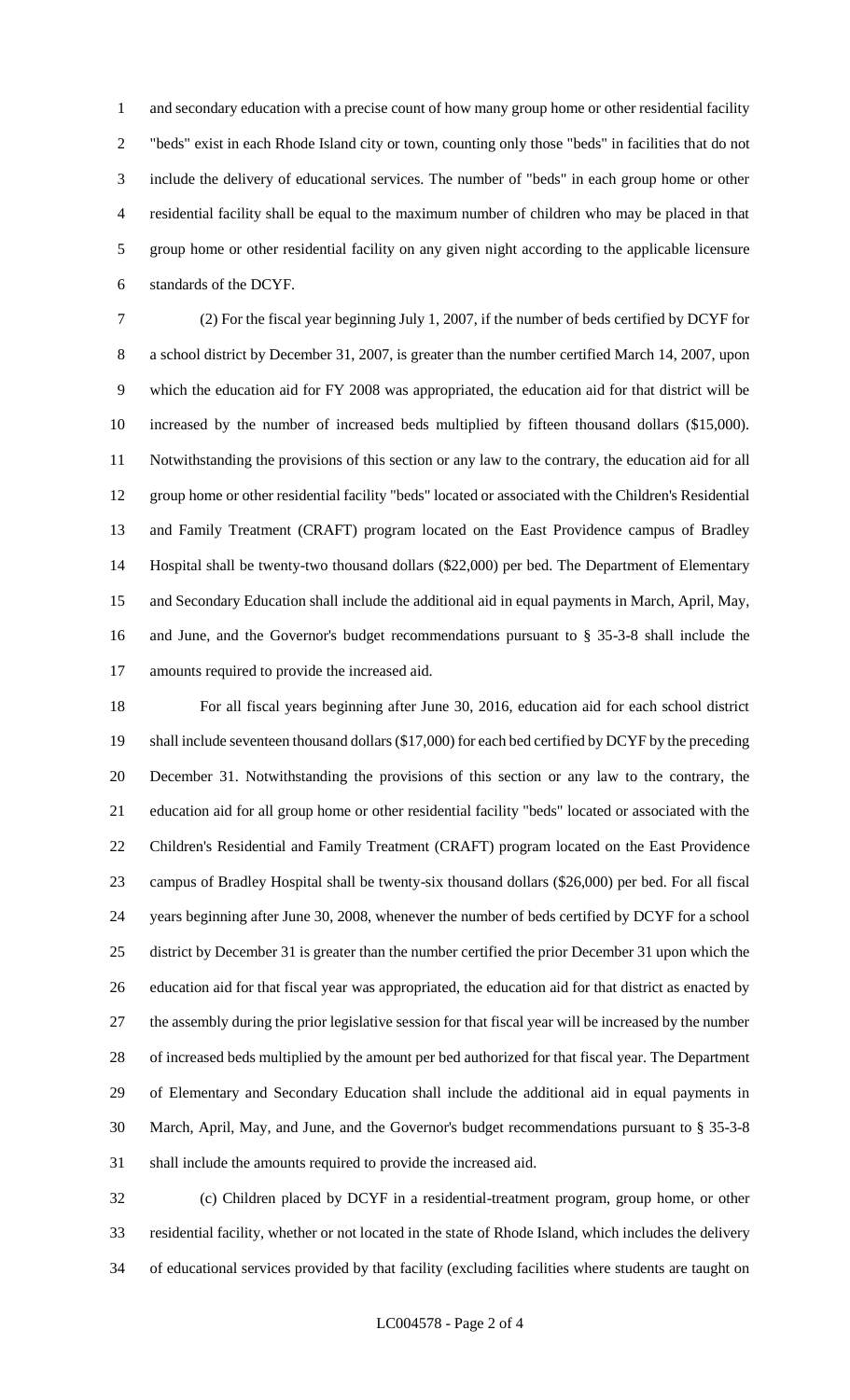| $\mathbf{1}$   | grounds for periods of time by teaching staff provided by the school district in which the facility is |
|----------------|--------------------------------------------------------------------------------------------------------|
| $\overline{c}$ | located), shall have the cost of their education paid for as provided for in subsection (d) and § 16-  |
| 3              | 64-1.2. The city or town determined to be responsible to DYCF for a per-pupil special-education        |
| $\overline{4}$ | cost pursuant to § 16-64-1.2 shall pay its share of the cost of educational services to DCYF or to     |
| 5              | the facility providing educational services.                                                           |
| 6              | (d) Children placed by DCYF in group homes, child-caring facilities, community                         |
| 7              | residences, or other residential facilities shall have the entire cost of their education paid for by  |
| 8              | DCYF if:                                                                                               |
| 9              | (1) The facility is operated by the state of Rhode Island or the facility has a contract with          |
| 10             | DCYF to fund a pre-determined number of placements or part of the facility's program;                  |
| 11             | (2) The facility is state licensed; and                                                                |
| 12             | (3) The facility operates an approved, on-grounds educational program, whether or not the              |
| 13             | child attends the on-grounds program.                                                                  |
| 14             | (e) In addition to the provisions of subsection (b) of this section, the department of                 |
| 15             | education, in conjunction with the DCYF, shall develop a procedure to ensure that the                  |
| 16             | municipalities in which group homes or other residential facilities are located are reimbursed for     |
| 17             | the educational expenses above the cost allocated in this section. Any procedure established shall     |
| 18             | provide at a minimum that the actual education costs associated with a child placed in a group home    |
| 19             | or other residential facility is paid by the state through the department of education, the DCYF, or   |
| 20             | the municipality where the child is a resident pursuant to $\S$ 16-64-1.                               |
| 21             | SECTION 2. This act shall take effect upon passage.                                                    |

======== LC004578 ========